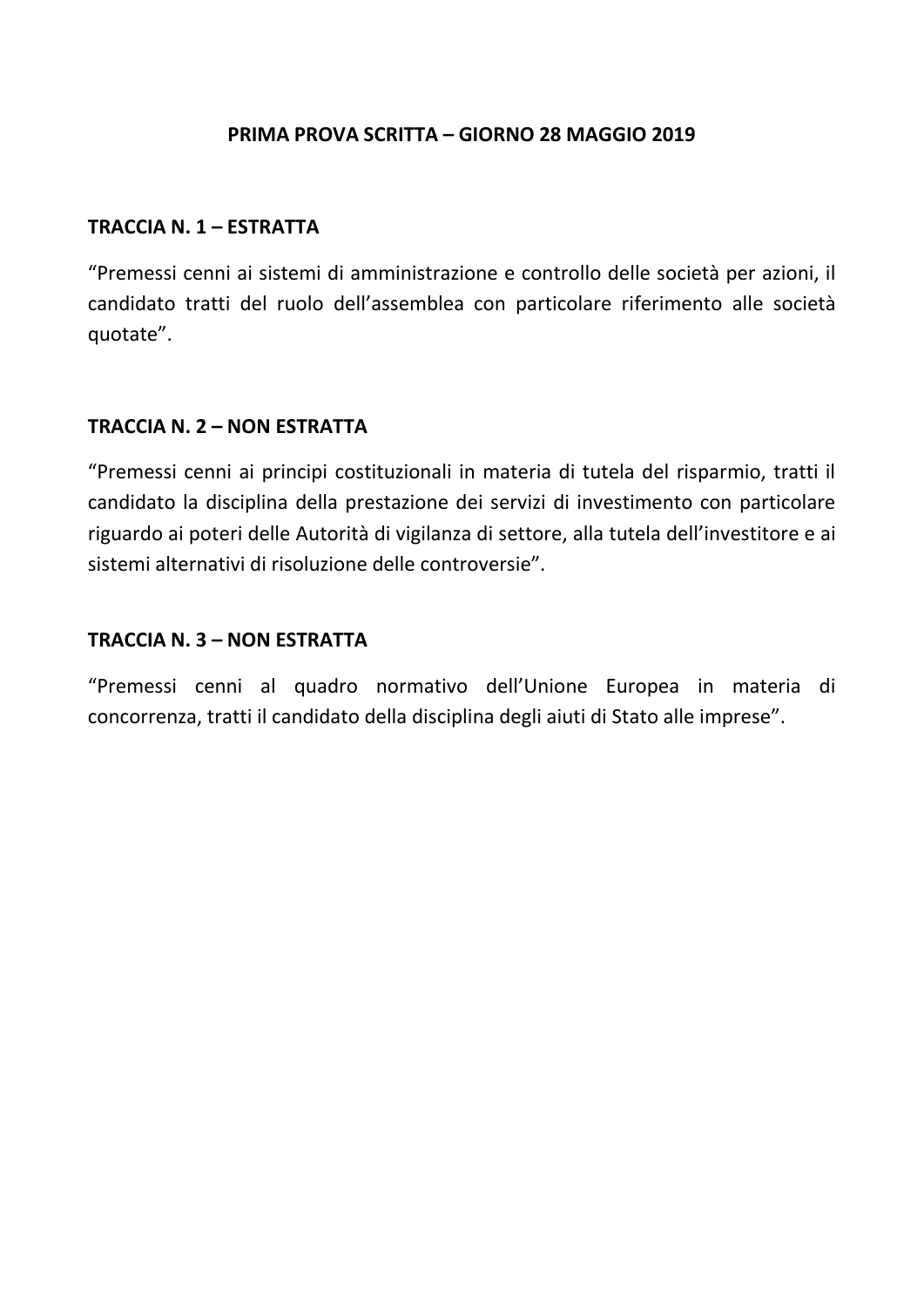## SECONDA PROVA SCRITTA – GIORNO 29 MAGGIO 2019

## TRACCIA N. 1 – NON ESTRATTA

- "Rediga il candidato, nelle vesti di funzionario, un appunto per il Direttore dell'Ufficio illustrando, in modo sintetico e allo stesso tempo esaustivo, le forme di tutela previste dalla normativa vigente in materia di credito ai consumatori"

- 'EU MED means business': entrepreneurs from Southern Neighbourhood set out priorities for action to boost growth and jobs

Brussels, 22 May 2019

Some 150 young entrepreneurs, economic leaders and drivers of socio-economic change from Europe's Southern Neighbourhood have set out their most urgent priorities for policy makers in the region and in the EU, to overcome barriers to higher economic growth and job creation.

The European Commission organised a first edition of 'EU Med means business' – Shaping the future of entrepreneurship in the South' on 21-22 May in Brussels with parallel events in Tunis (Tunisia), Cairo (Egypt), Irdib (Jordan) and Rabat (Morocco). The participants developed recommendations to policy makers, and then voted in order to identify their twelve top priorities for action regarding investment, entrepreneurship and job creation. These will be used in preparation of future EU approaches, but will also be transmitted to decision makers in the region by the European Commission and through the Union for the Mediterranean (UfM), and may be updated in the future.

Commissioner for European Neighbourhood Policy and Enlargement Negotiations, Johannes Hahn, said: "Following vibrant discussions with so many creative and talented entrepreneurs in the presence of policy makers and financial institutions, we have received a clear list of priority actions. These are important messages for policy makers in Europe, but just as important for decision makers in the region. We will use the outcome of this event in our interactions with the governments and in forthcoming meetings of the Union for the Mediterranean". The Commissioner underlined that he hoped the discussion on the priorities for action would continue, saying: "During my time as Commissioner, I have worked to put socio-economic development at the centre of the partnership between the EU and its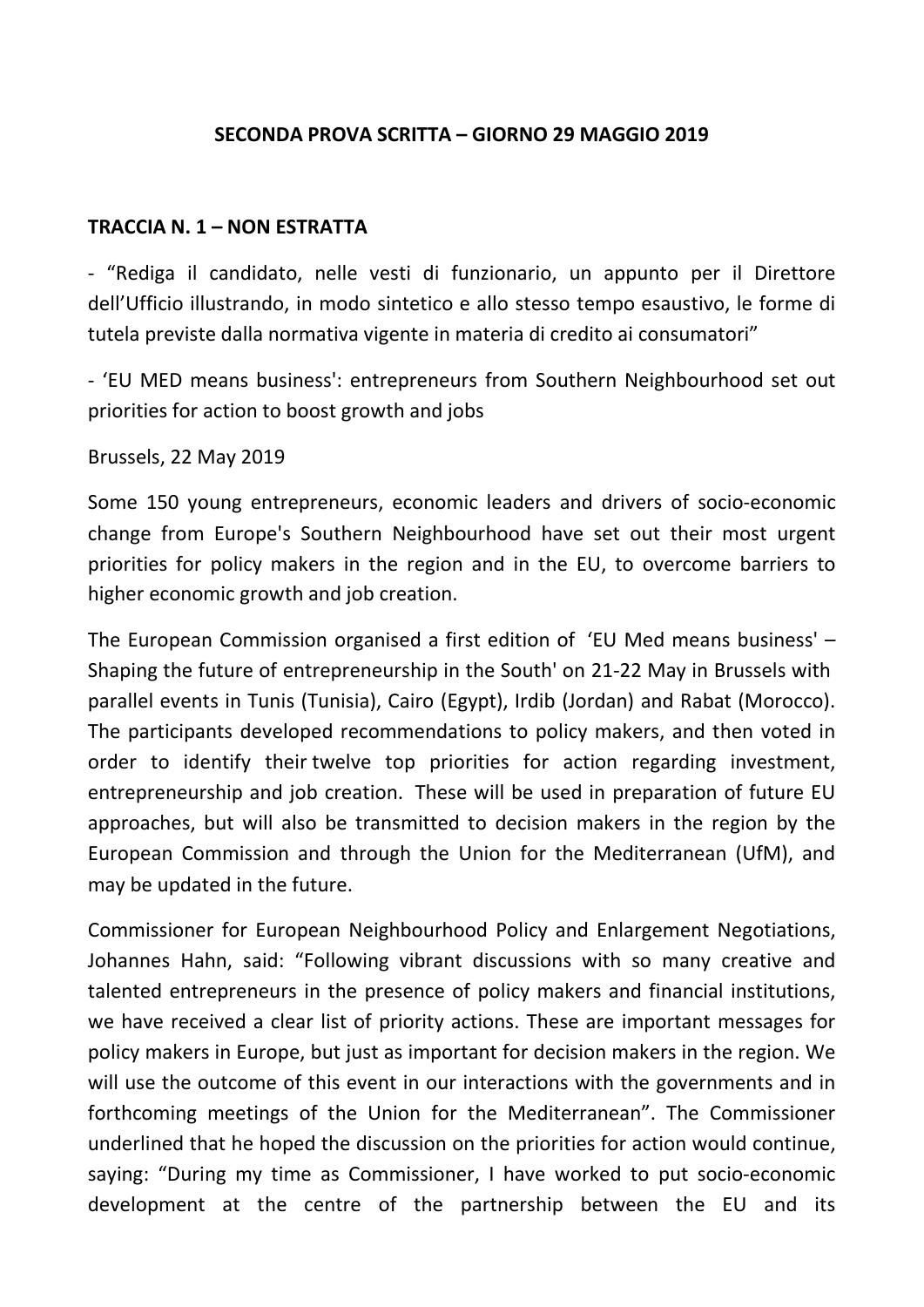neighbourhood. Improving opportunities for businesses and entrepreneurs is a winwin scenario: young people on both sides of the Mediterranean need economic opportunities to be able to build their own future. We must all work together and listen to the voice of those who are creating employment for the rising generation."

The event focused on how to:

• Attract more foreign and domestic investment and improve levels of job creation;

Unleash the potential of the private sector, and in particular of smaller enterprises, which create the most sustainable new jobs;

• Boost talents and skills of young people and promote entrepreneurship and innovation to reduce the high levels of youth unemployment

# Background

EU cooperation, while providing a tailor-made mix for each partner county`s needs, offers a wide toolbox to help create economic opportunities:

• supporting legislative and administrative reforms and infrastructure building to lift barriers to investment and to create a more enabling business environment;

• providing capacity building, training and education for authorities and entrepreneurs, including on digitalisation;

• creating adequate and accessible lending channels to allow Micro, Small, and Medium Enterprises (MSME) a better access to finance;

• promoting quality and relevant vocational education and training to provide people with the competencies needed to meet the specific needs of the job market and businesses;

The main instrument to implement these actions is the European Neighbourhood Instrument (ENI). Out of €10.8 billion allocated for the region via the European Neighbourhood Instrument (ENI) for the period 2014-2020, nearly €4.2 billion has been dedicated so far to socio-economic cooperation. This figure will rise before the end of the current budget period, and is expected to reach around 50% of the total allocation for the Southern Neighbourhood overall.

This is complemented by finance made available under the EU External Investment Plan (EIP) and the Neighbourhood Investment Platform (NIP) e.g. to facilitate access to finance and modernise crucial infrastructure in transport and energy. On top if this, €356 million has being channelled through the ENI to the Erasmus+ Programme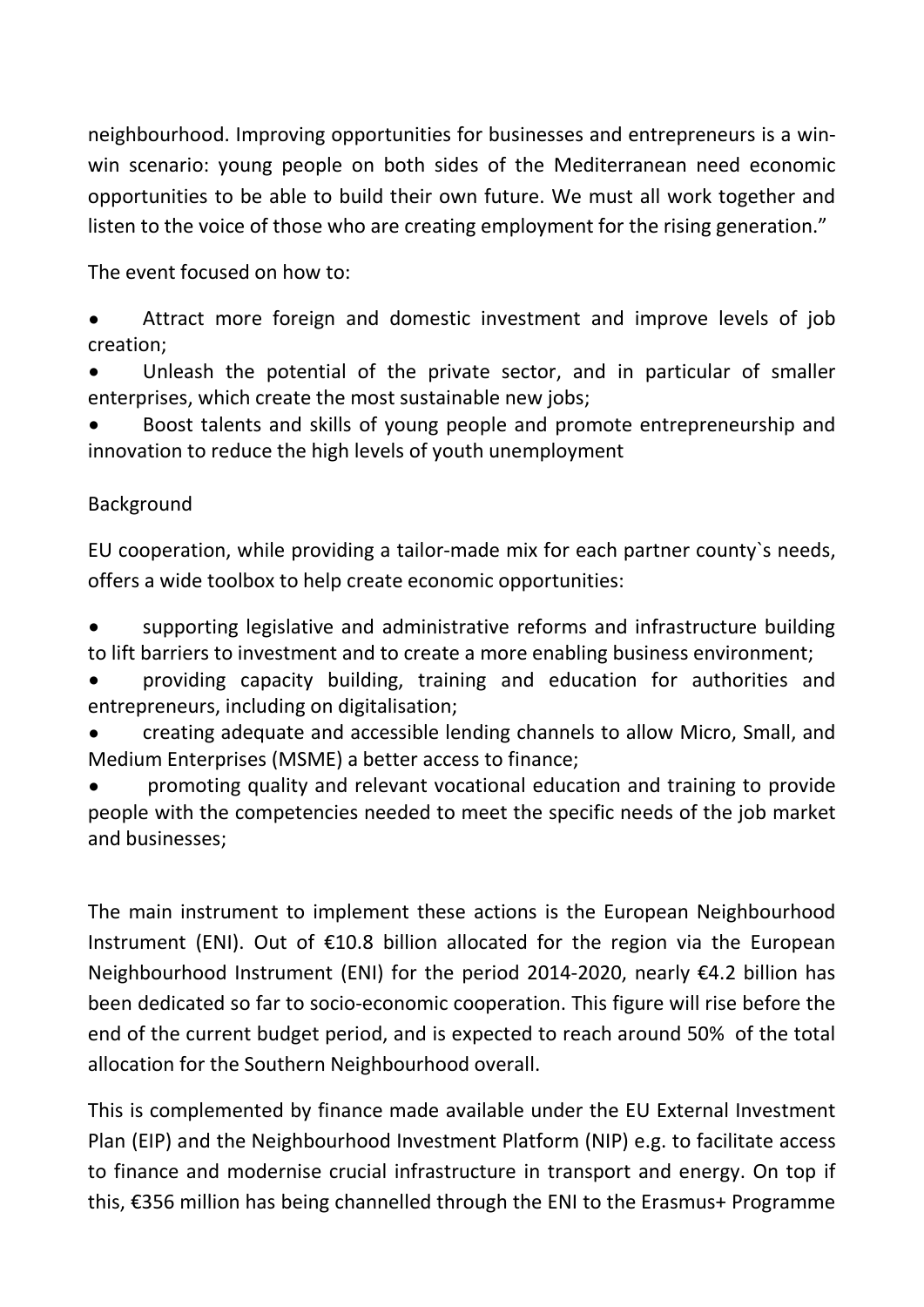in the Southern Neighbourhood (2014-2020). Under the EU Research and Innovation programme Horizon 2020, the Southern Neighbourhood is benefiting from a total amount of €763.9 million reaching over 1500 participants and nearly 1200 projects.

1. You have to summarize the main points of the EU Commission press release in no more than 70 words.

2. According to the general overview of the European sentiment about partnership among countries, can you comment on the four major points mentioned in the press release? Express your personal opinions on how to enhance economic growth as well as job creation. ((70 words max.).

## TRACCIA N. 2 – NON ESTRATTA

"Rediga il candidato, nelle vesti di funzionario, un appunto per il Direttore dell'Ufficio illustrando, in modo sintetico e allo stesso tempo esaustivo, le conseguenze che possono derivare dall'inadempimento e dal ritardo nella trasposizione delle direttive dell'Unione europea".

- European Commission - Press release

Commission reviews relations with China, proposes 10 actions

Brussels, 12 March 2019

Against the backdrop of China's growing economic power and political influence, the European Commission and the High Representative review European Union-China relations and the related opportunities and challenges.

Today, they are setting out 10 concrete actions for EU Heads of State or Government to discuss and endorse at the European Council of 21 March.

The European Union and China have committed to a comprehensive strategic partnership. Yet, there is a growing appreciation in Europe that the balance of challenges and opportunities China presents has shifted. With today's Joint Communication, the European Commission and the High Representative aim to start a discussion to refine Europe's approach to be more realistic, assertive and multifaceted.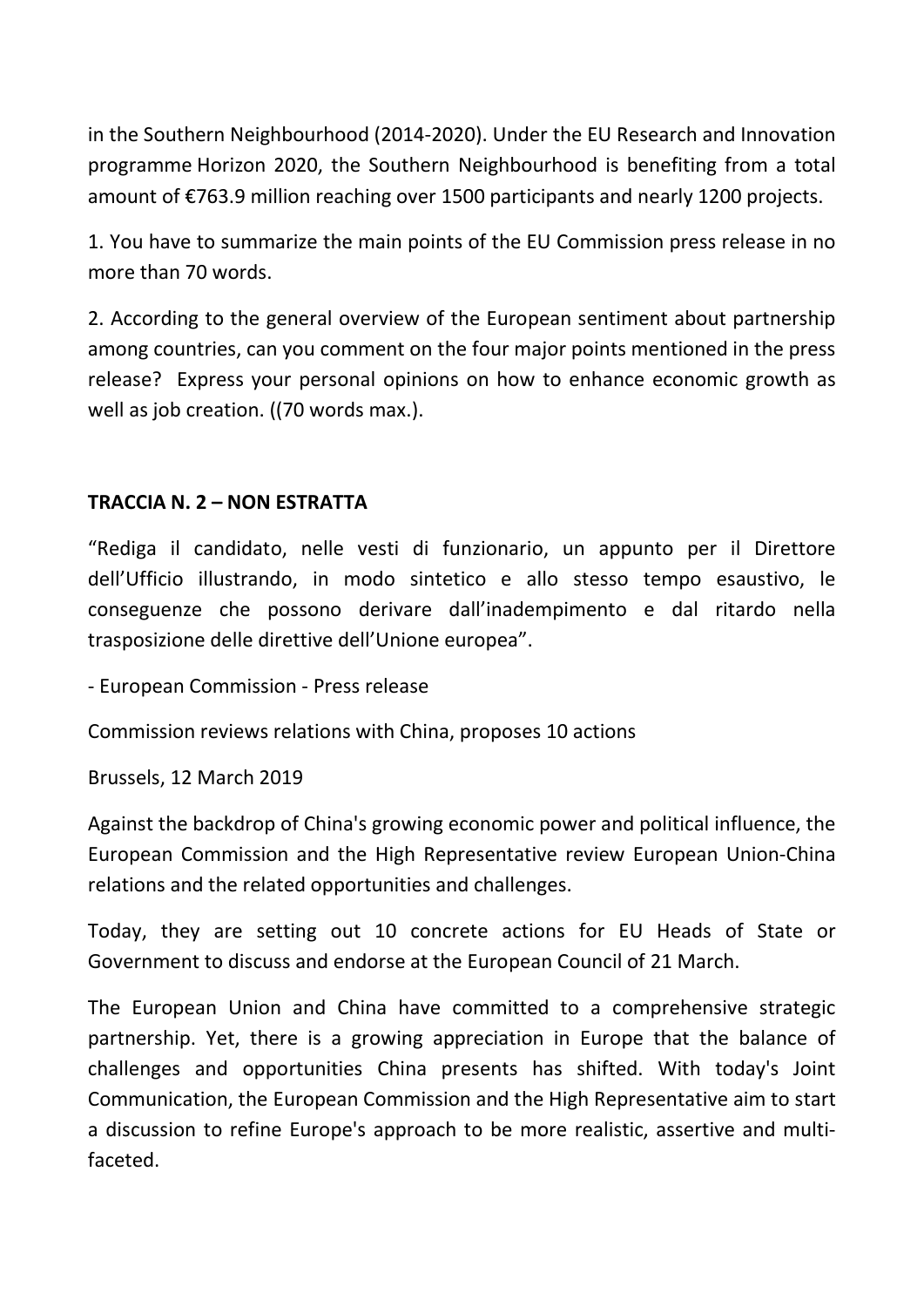China is simultaneously a cooperation partner with whom the EU has closely aligned objectives, a negotiating partner, with whom the EU needs to find a balance of interests, an economic competitor in pursuit of technological leadership, and a systemic rival promoting alternative models of governance. The EU will use links across different policy areas and sectors to exert more leverage for its objectives. Both, the EU and its Member States can achieve their aims concerning China only in full unity.

Vice-President, High Representative for Foreign Affairs and Security Policy Federica Mogherini, said: "China is a Strategic Partner of the European Union. We pursue strong bilateral and multilateral cooperation on files where we share interests, from trade to connectivity, from the JCPOA to climate change. And we are willing to keep engaging robustly where our policies differ or compete. This is the aim of the 10 actions that we are proposing to strengthen our relations with China, in a spirit of mutual respect."

Vice-President Jyrki Katainen, responsible for jobs, growth, investment and competitiveness, said: "EU and China are strategic economic partners as well as competitors. Our economic relationship can be hugely mutually beneficial if competition is fair and trade and investment relations are reciprocal. With this Communication we make concrete proposals on how the EU can act to strengthen its competitiveness, ensure more reciprocity and level playing field, and protect its market economy from possible distortions."Today's Joint Communication proposes 10 action points for the debate:

Action 1: The EU will strengthen the EU's cooperation with China to meet common responsibilities across all three pillars of the United Nations, Human Rights, Peace and Security, and Development.

Action 2: In order to fight climate change more effectively, the EU calls on China to peak its emissions before 2030, in line with the goals of the Paris Agreement.

Action 3: The EU will deepen engagement on peace and security, building on the positive cooperation on the Joint Comprehensive Plan of Action for Iran.

Action 4: To preserve its interest in stability, sustainable economic development and good governance in partner countries, the EU will apply more robustly the existing bilateral agreements and financial instruments, and work with China to follow the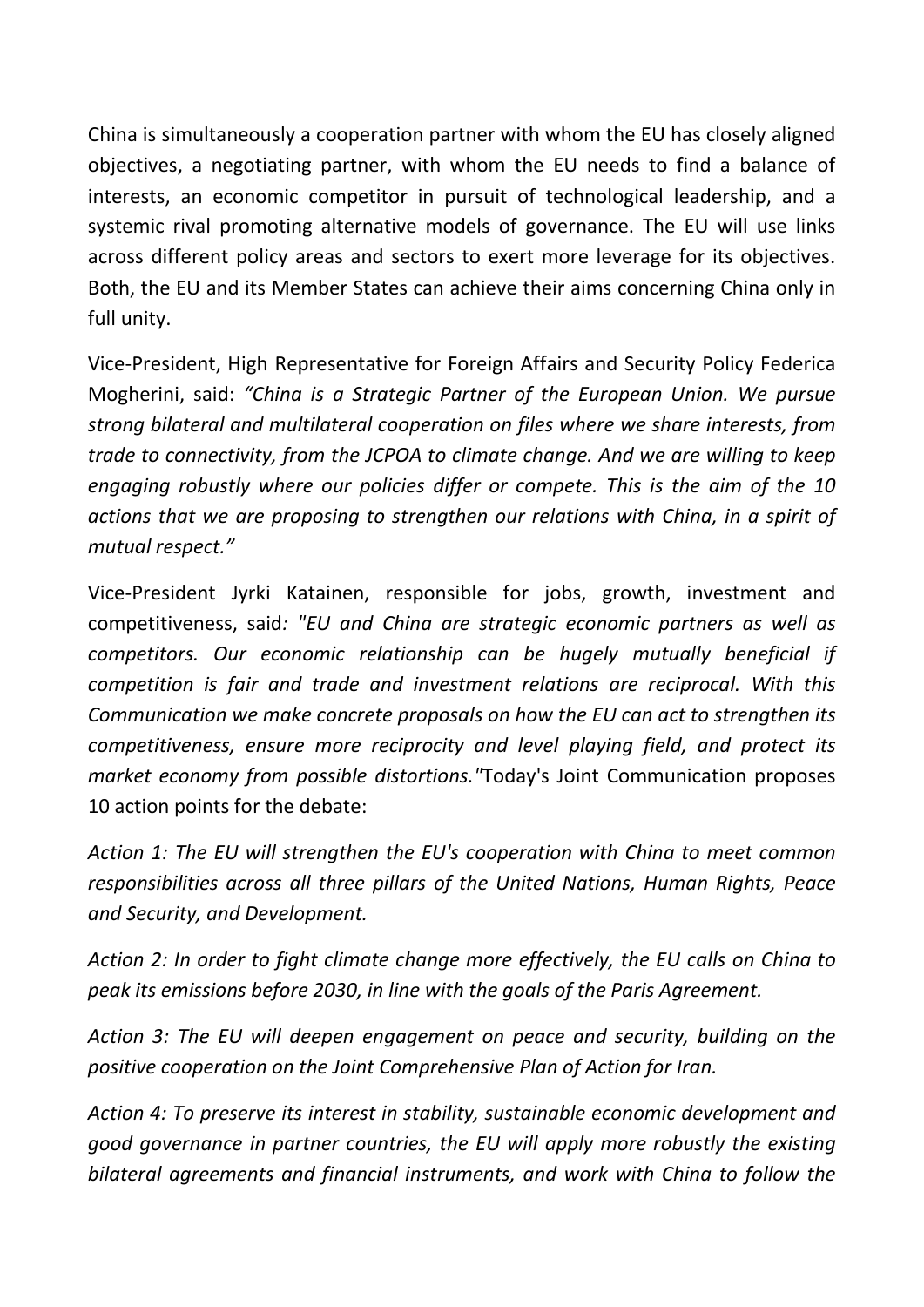same principles through the implementation of the EU Strategy on Connecting Europe and Asia.

Action 5: In order to achieve a more balanced and reciprocal economic relationship, the EU calls on China to deliver on existing joint EU-China commitments. This includes reforming the World Trade Organisation, in particular on subsidies and forced technology transfers, and concluding bilateral agreements on investment by 2020, on geographical indications swiftly, and on aviation safety in the coming weeks.

Action 6: To promote reciprocity and open up procurement opportunities in China, the European Parliament and the Council should adopt the International Procurement Instrument before the end of 2019.

Action 7: To ensure that not only price but also high levels of labour and environmental standards are taken into account, the Commission will publish guidance by mid-2019 on the participation of foreign bidders and goods in the EU procurement market. The Commission, together with Member States, will conduct an overview of the implementation of the current framework to identify gaps before the end of 2019.

Action 8: To fully address the distortive effects of foreign state ownership and state financing in the internal market, the Commission will identify before the end of 2019 how to fill existing gaps in EU law.

Action 9: To safeguard against potential serious security implications for critical digital infrastructure, a common EU approach to the security of 5G networks is needed. To kickstart this, the European Commission will issue a Recommendation following the European Council.

Action 10: To detect and raise awareness of security risks posed by foreign investment in critical assets, technologies and infrastructure, Member States should ensure the swift, full and effective implementation of the Regulation on screening of foreign direct investment.

1. You have to summarize the main points of the EU Commission press release in no more than 70 words.

2. According to the press release, choose three actions and comment on the positive aspects of the European Union-China relations and/or drawbacks. (70 words max)".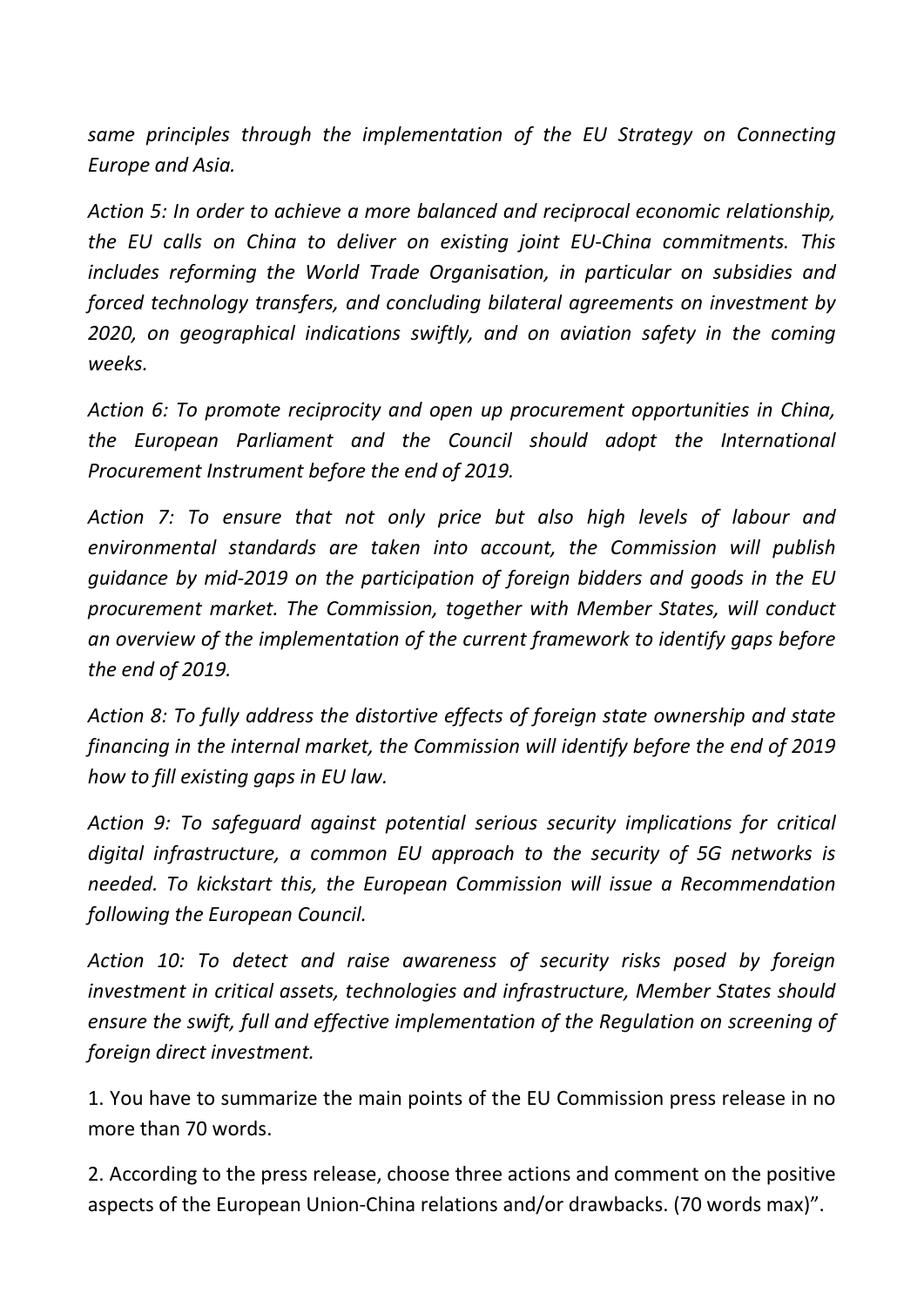### TRACCIA N. 3 – ESTRATTA

- "Rediga il candidato, nelle vesti di funzionario, un appunto per il Direttore dell'Ufficio illustrando, in modo sintetico e allo stesso tempo esaustivo, i presupposti e la procedura per la sottoposizione di una banca italiana a liquidazione coatta amministrativa o a risoluzione".

- Antitrust: Commission welcomes Council adoption of Directive on antitrust damages actions

Brussels, 10 November 2014

The European Commission welcomes today's formal adoption by the EU Council of Ministers of a Commission proposal for a Directive on antitrust damages actions. The Directive will help citizens and companies claim damages if they are victims of infringements of EU antitrust rules, such as cartels or abuses of dominant market positions. Among other things, it will give victims easier access to evidence they need to prove the damage suffered and more time to make their claims. The Directive is designed to achieve a more effective enforcement of the EU antitrust rules overall: it will fine-tune the interplay between private damages claims and public enforcement, and preserve the attractiveness of tools used by European and national competition authorities, in particular leniency and settlement programmes. In April, the European Parliament had already approved a compromise text of the Commission's initial proposal (see IP/14/455 and MEMO/14/310). The Directive is expected to be formally signed during the Parliament's plenary session at the end of November. Member States will have two years to implement it.

EU Commissioner in charge of competition policy Margrethe Vestager said, "We need a more robust competition culture in Europe. So I am very glad that the Council has now also formally approved the Directive on antitrust damages actions. I am very pleased that it will be easier for European citizens and companies to receive effective compensation for harm caused by antitrust violations."

The EU Court of Justice has acknowledged the right for victims of antitrust infringements to be compensated for the harm suffered. However, due to national procedural obstacles and legal uncertainty, only few victims currently obtain compensation. Moreover, national rules are widely diverging across Europe and, as a result, the chances of victims to obtain compensation greatly depend on which Member State they happen to live in.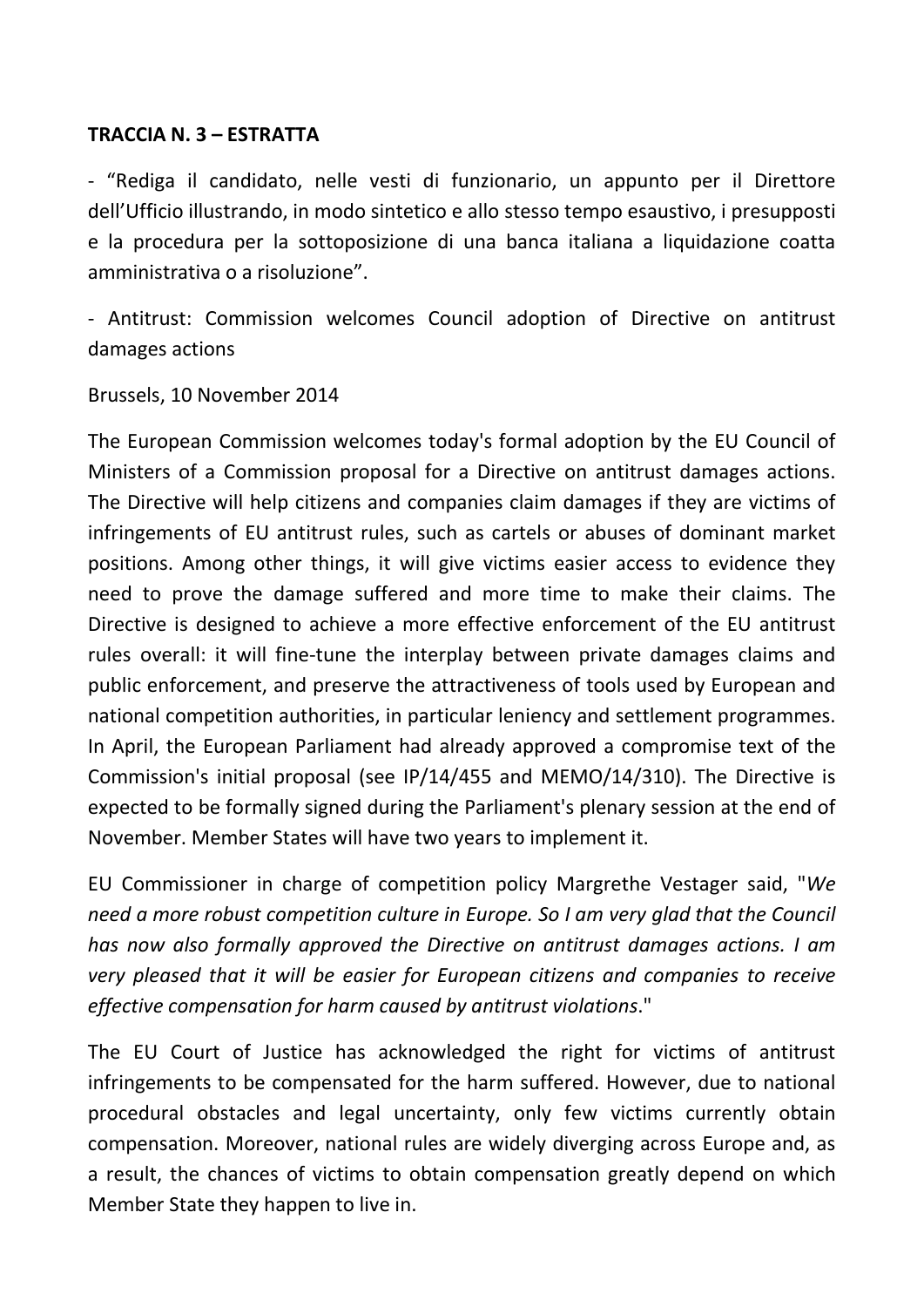Main improvements introduced by the Directive include:

• National courts can order companies to disclose evidence when victims claim compensation. The courts will ensure that such disclosure orders are proportionate and that confidential information is duly protected.

• A final decision of a national competition authority finding an infringement will automatically constitute proof of that infringement before courts of the same Member State in which the infringement occurred.

Victims will have at least one year to claim damages once an infringement decision by a competition authority has become final.

If an infringement has caused price increases and these have been "passed on" along the distribution chain, those who suffered the harm in the end will be entitled to claim compensation.

• Consensual settlements between victims and infringing companies will be made easier by clarifying their interplay with court actions. This will allow a faster and less costly resolution of disputes.

Private damages actions before courts and public enforcement of antitrust rules by competition authorities are complementary tools. The Directive seeks to fine-tune the interplay between them and to ensure that while victims are fully compensated, the key role of competition authorities in investigating and sanctioning infringements is preserved. In particular, cooperation between companies and competition authorities under so-called "leniency" programmes plays a key role in detecting infringements. The Directive therefore contains safeguards to ensure that facilitating damages actions does not reduce companies' incentives to cooperate with competition authorities.

# Next Steps

The Directive is expected to be formally signed during the Parliament's plenary session at the end of November. It will then be published in the EU Official Journal and enter into force 20 days after its publication. Member States will have two years to implement it.

The Commission will proactively assist Member States in their implementation efforts. Furthermore, as required by the Directive and to assist national courts and parties to antitrust damages actions, the Commission will draft guidelines on the passing-on of overcharges.

The Commission will review the Directive and submit a report to the Parliament and the Council in six years from the entry into force.